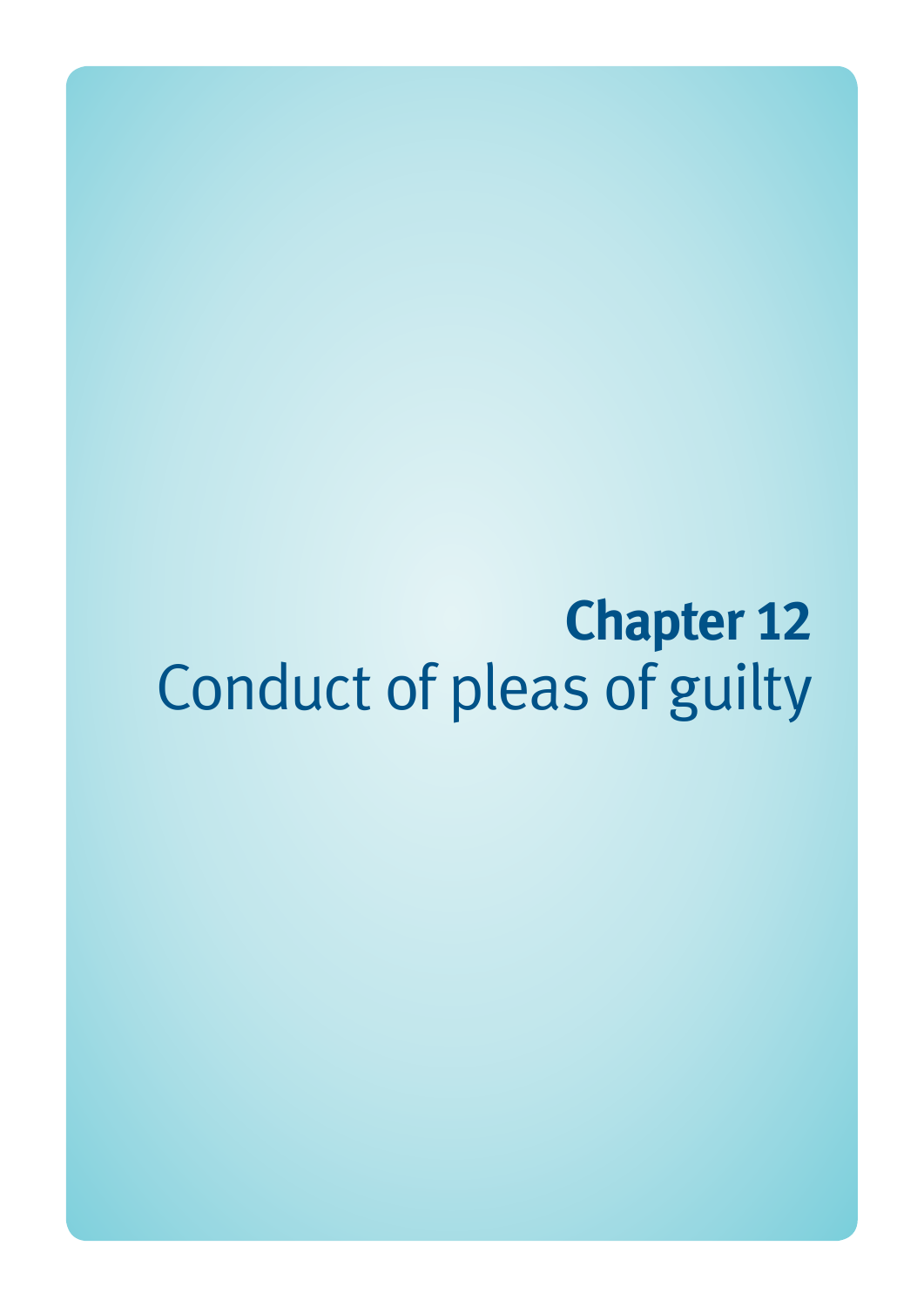## **Chapter 12—Conduct of pleas of guilty**

| E. Ensuring indictable offences proceeding summarily & simple offences are dealt with at appropriate time(12-5) |
|-----------------------------------------------------------------------------------------------------------------|
|                                                                                                                 |
|                                                                                                                 |
|                                                                                                                 |
|                                                                                                                 |
|                                                                                                                 |
|                                                                                                                 |
|                                                                                                                 |
|                                                                                                                 |
|                                                                                                                 |
|                                                                                                                 |
|                                                                                                                 |
|                                                                                                                 |
|                                                                                                                 |
|                                                                                                                 |
|                                                                                                                 |

### **A. No diminished duty**

#### **12-1 No diminished duty**

As a legal practitioner performing the role of a duty lawyer, you should remember that nothing diminishes the duties that you owe to the court and the client when performing that function.

### **B. Familiarity with legislation**

#### **12-2 Familiarity with legislation**

As a duty lawyer, you need to be familiar with the *[Criminal Code Act 1899](http://www.legislation.qld.gov.au/LEGISLTN/CURRENT/C/CriminCode.pdf)* (Qld) provisions that you are more likely to encounter, and the *[Penalties and Sentences Act 1992](http://www.legislation.qld.gov.au/LEGISLTN/CURRENT/P/PenaltASenA92.pdf)* (Qld). This chapter does not set out any specific provisions of the Code but does refer to them throughout the handbook, where relevant.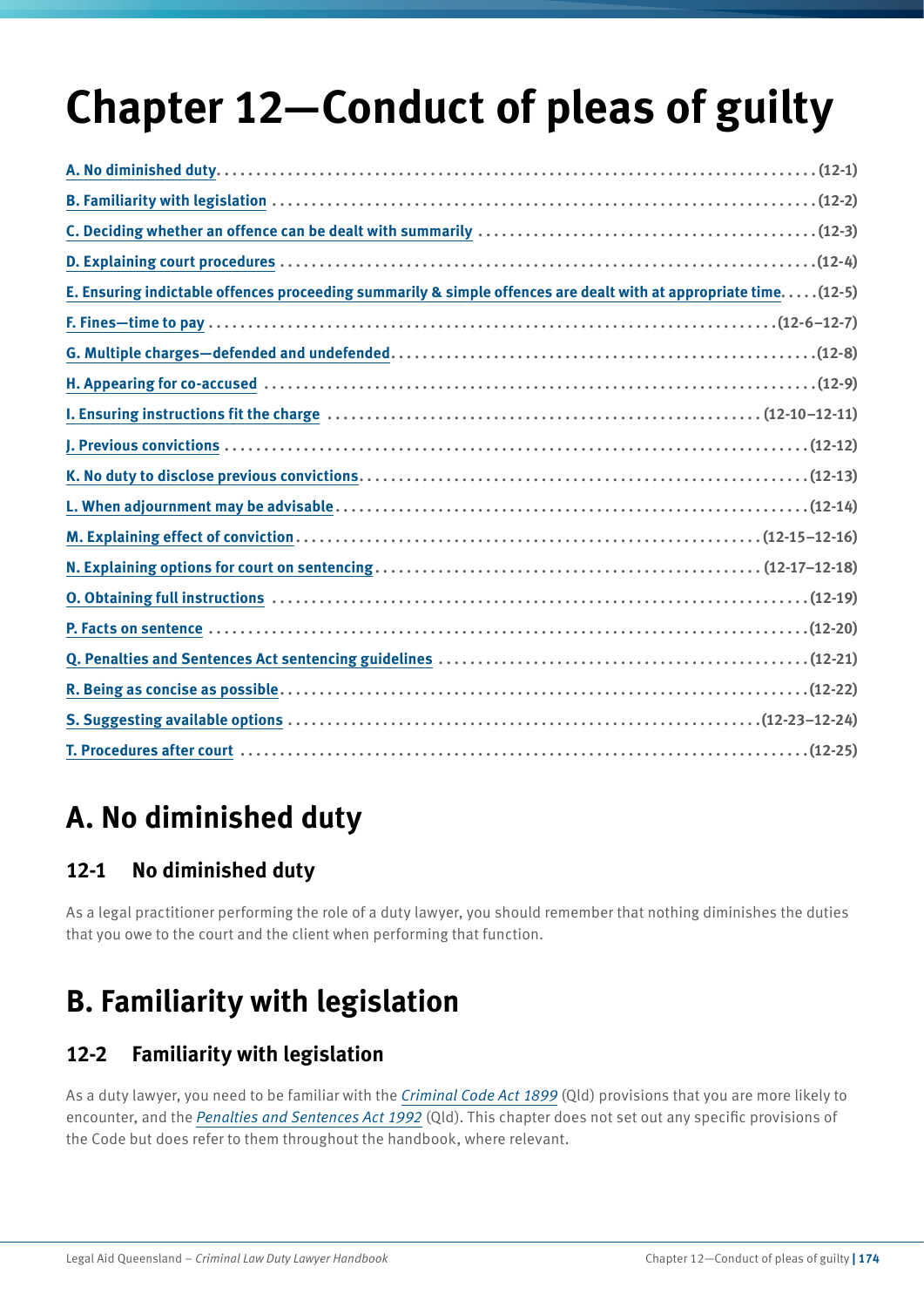You also need a basic knowledge of the *[Bail Act 1980](http://www.legislation.qld.gov.au/LEGISLTN/CURRENT/B/BailA80.pdf)* (Qld), *[Youth Justice Act 1992](http://www.legislation.qld.gov.au/LEGISLTN/CURRENT/Y/YouthJustA92.pdf)* (Qld) and *[Corrective Services Act](http://www.legislation.qld.gov.au/LEGISLTN/ACTS/2000/00AC063.pdf)  [2000](http://www.legislation.qld.gov.au/LEGISLTN/ACTS/2000/00AC063.pdf)* (Qld). The relevant sections of these various Acts are contained in Carter's Criminal Code. You should always have a copy of Carter available when appearing in court.

You should also be familiar with the *[Drugs Misuse Act 1986](http://www.legislation.qld.gov.au/LEGISLTN/CURRENT/D/DrugsMisuseA86.pdf)* (Qld), *[Summary Offences Act 2005](http://www.legislation.qld.gov.au/LEGISLTN/CURRENT/S/SumOffA05.pdf)* (Qld), *[Justices](http://www.legislation.qld.gov.au/LEGISLTN/CURRENT/J/JusticeA1886.pdf)  [Act 1886](http://www.legislation.qld.gov.au/LEGISLTN/CURRENT/J/JusticeA1886.pdf)* (Qld), *[Regulatory Offences Act 1985](http://www.legislation.qld.gov.au/LEGISLTN/CURRENT/R/RegulatOffA85.pdf)* (Qld), *[Police Powers and Responsibilities Act 2000](http://www.legislation.qld.gov.au/LEGISLTN/CURRENT/P/PolicePowResA00.pdf)* (Qld), *[Transport](http://www.legislation.qld.gov.au/LEGISLTN/CURRENT/T/TrantOpRUA95.pdf)  [Operations \(Road Use Management\) Act 1995](http://www.legislation.qld.gov.au/LEGISLTN/CURRENT/T/TrantOpRUA95.pdf)* (Qld), *[Weapons Act 1990](http://www.legislation.qld.gov.au/LEGISLTN/CURRENT/W/WeaponsA90.pdf)* (Qld), and Commonwealth statutes dealing with the criminal law, such as the *[Criminal Code Act 1995](http://www.comlaw.gov.au/Current/C2012C00547)* (Cth) and *[Crimes Act 1914](http://www.comlaw.gov.au/Current/C2012C00416)* (Cth).

### **C. Deciding whether an offence can be dealt with summarily**

#### **12-3 Deciding whether an offence can be dealt with summarily**

When a defendant instructs you to enter a guilty plea for an indictable offence, you must first ascertain whether the matter can be dealt with summarily. The question of a defence or prosecution election may also arise. The circumstances in which matters can be dealt with summarily are set out in Chapter 3-Magistrates courts and the Justices Act 1886 (Qld).

When the question does arise, advise the client of the consequences of each election, such as time delays with the presentation of indictments and the committal process.

### **D. Explaining court procedures**

#### **12-4 Explaining court procedures**

After the substance of the charge or complaint has been read to the defendant, they must enter a plea of guilty to a charge of either an indictable offence to be dealt with summarily or a summary offence (Criminal Code, s 552I, and Justice Act, s 145).

In some magistrates courts, the personal entering of a plea is truncated, i.e. the duty lawyer indicates a plea and the magistrate confirms the plea with the defendant to prevent the later suggestion that the plea entered constitutes a miscarriage of justice (*Commissioner of Police v Warcon* [\[2011\] QDC 28](http://archive.sclqld.org.au/qjudgment/2011/QDC11-028.pdf)). As duty lawyer, you should insist that the defendant enter their own plea to comply with the procedural provisions.

### **E. Ensuring indictable offences proceeding summarily and simple offences are dealt with at appropriate time**

#### **12-5 Ensuring indictable offences proceeding summarily and simple offences are dealt with at appropriate time**

A magistrate should not deal summarily with matters brought before the magistrates court until contemporaneous offences are dealt with on indictment in the higher courts. This way, as nearly as possible, any sentences received in the magistrates court will be served concurrently with sentences received in the higher court.

Leniency in a higher court can be a powerful submission for a more favourable sentence when a defendant pleads to contemporaneous charges in the magistrates court.

If a defendant has matters proceeding in both the magistrates court and higher courts, they can, once dealt with in the higher court, request of the court and police prosecutor that outstanding magistrates court matters be 'brought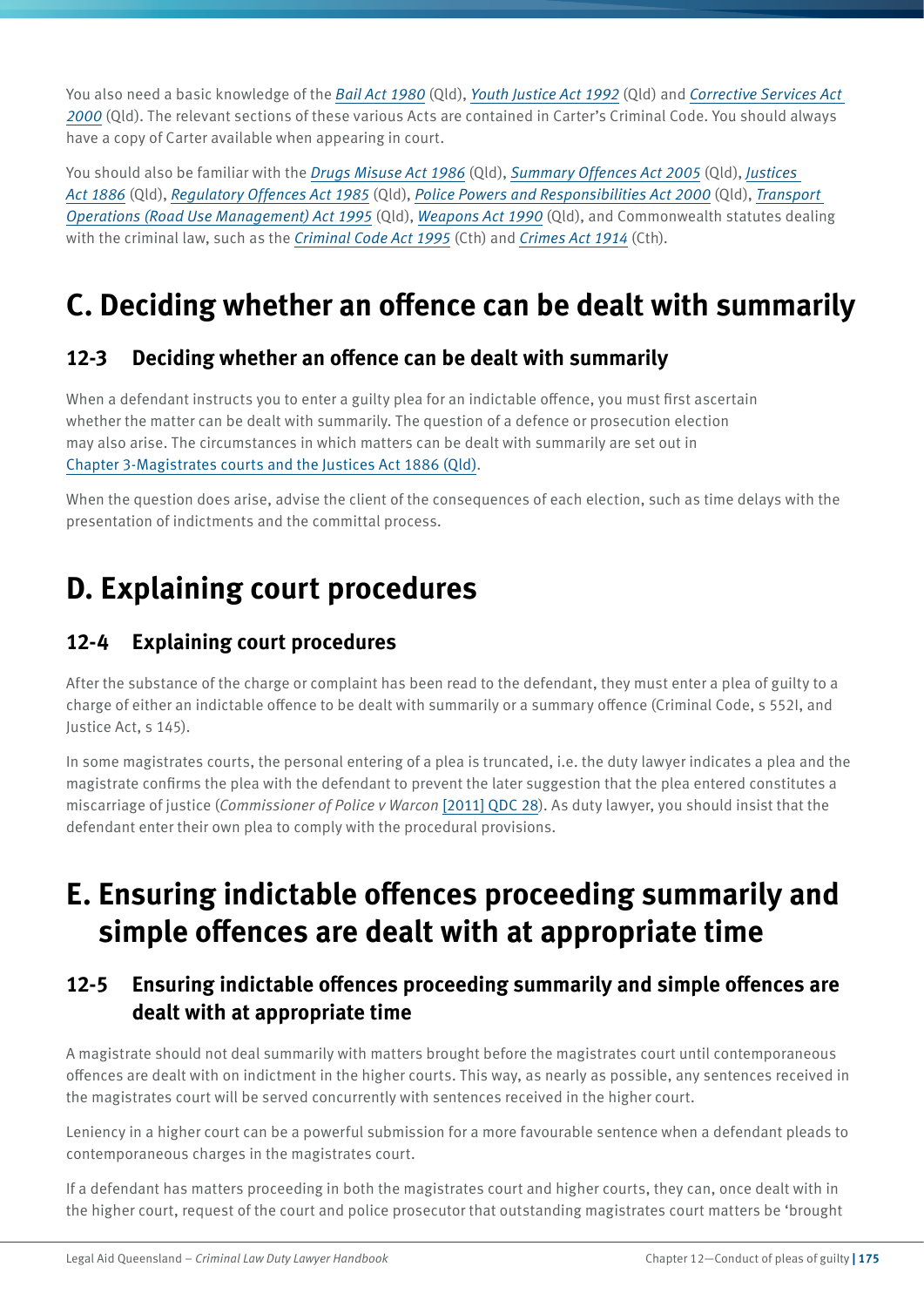on' for an earlier date, so they may be dealt with either by pleading guilty or requesting a date for hearing on a plea of not guilty.

Section 651 of the Criminal Code allows a district court or Supreme Court to hear and decide a summary offence if an indictment has been presented in that court. However, under s 651(2), '[t]he court must not hear and decide the summary offence unless—

- a. the Idistrict court or Supreme Courtl considers it appropriate to do so: and
- b. the accused person is represented by a legal practitioner; and
- c. the Crown and the accused consent to the court so doing; and
- d. the accused person states his or her intention of entering a plea of guilty to the charge; and
- e. the complaint or bench charge sheet for the offence, or a copy, is before the court, whether or not returnable before another court'.

If the defendant wishes to have a summary offence dealt with under s 651, they must apply in writing to the clerk of the magistrates court, declaring that they intend to plead guilty (s 652). Once the summary offence has been transmitted, they will no longer be required to appear in the magistrates court.

Both the 'Supreme Court Practice Direction No. 5 of 2002' and 'District Court Practice Direction No. 3 of 2002' set out the specific details. In particular, the Director of Public Prosecutions must provide written consent and be satisfied that the summary charge has some connection to the indictable charge.

In *R v Tootoo* (2000) 115 A Crim R 90; [\[2000\] QCA 312,](http://archive.sclqld.org.au/qjudgment/2000/QCA00-312.pdf) the Court of Appeal confirmed that the only process available for a superior court to take summary matters into account on sentence is under s 651 of the Criminal Code (or s 189 of the Penalties and Sentences Act).

Under s 189 of the Penalties and Sentences Act, in a proper case, if a defendant is represented, pleads guilty and asks the court to take into account a list of offences, the court may take those offences into account in imposing a penalty. The prosecution must consent to those offences being proceeded with under this section.

If the defendant wants unrelated summary matters taken into account on sentence in a superior court, and those summary matters are unrelated to matters on an indictment, they may be able to apply to the Office of the Director of Public Prosecutions to have a 's 189 of the *Penalties and Sentences Act* schedule' prepared that contains those summary offences.

### **F. Fines—time to pay**

#### **12-6 Fines—time to pay**

If a court imposes a fine, the defendant (and duty lawyer) will have to consider the question of seeking time to pay the fine. The defendant's personal circumstances will be relevant in fixing this period.

If a defendant is already serving or about to commence a jail term (e.g. on a contemporaneous plea), you must carefully consider the question of seeking time to pay. Under s 182A of the Penalties and Sentences Act, a court can order a person to serve up to 14 days' imprisonment for non-payment of each penalty unit or part thereof.

Section 182A of the Penalties and Sentences Act permits the court to determine the length of custody by reference to the 'cut-out rate', as defined in the *[State Penalties Enforcement Act 1999](http://www.legislation.qld.gov.au/LEGISLTN/CURRENT/S/StatePenEnfA99.pdf)* (Qld). The offender must serve this term cumulatively with any term they are already serving or have been sentenced to serve, unless the court orders otherwise.

You can apply for a default period to be served concurrently but the court is unlikely to grant it. The defendant may prefer to serve a default period at the end of their sentence rather than be released and possibly re-arrested for not paying the fine.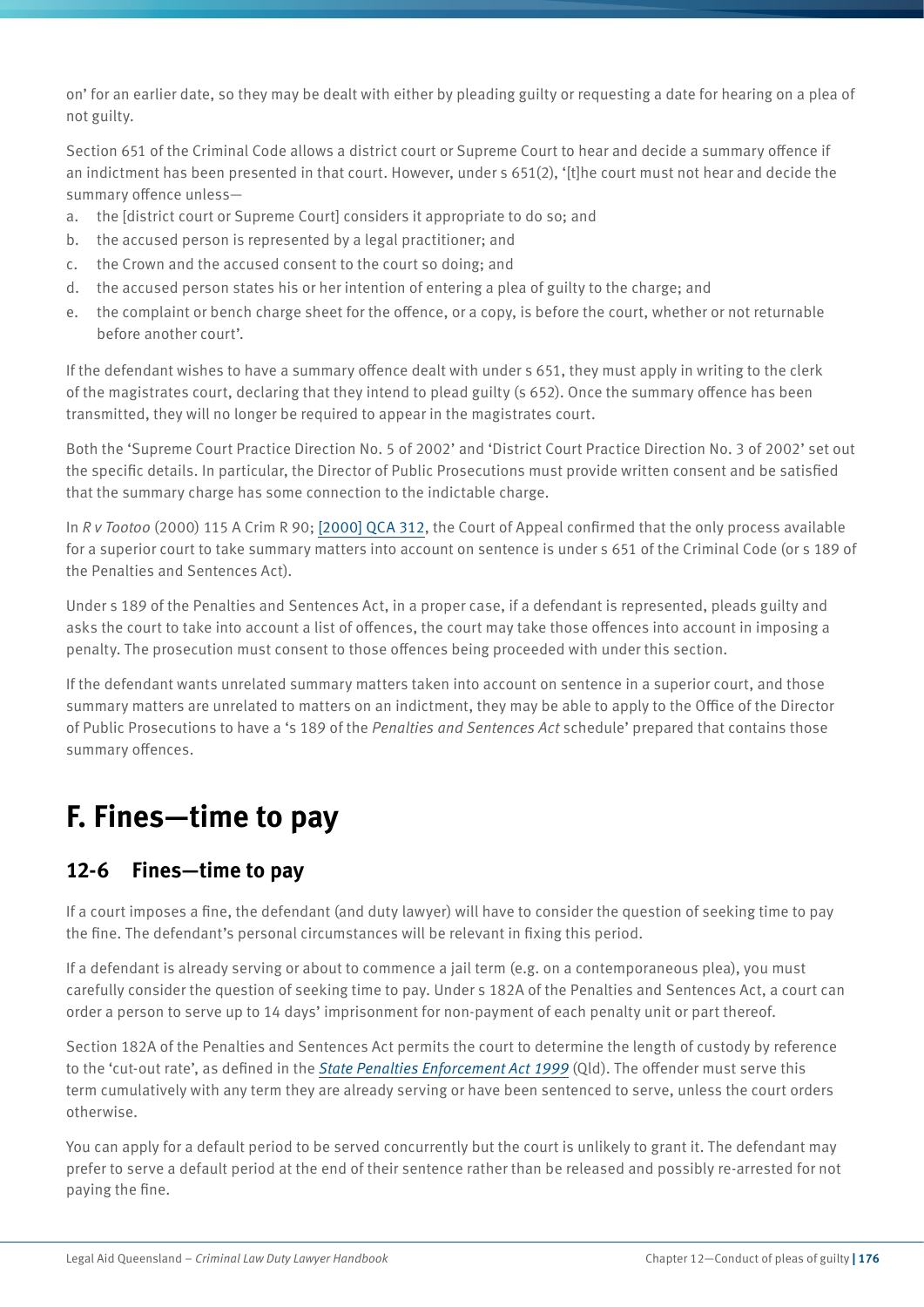#### **12-7 Offender levies imposed under s 179C**

The offender levy is an administrative fee which is applied to any offender (other than a child) sentenced in the Supreme Court, district court or magistrates court whether or not a conviction is recorded.

The levy applies to all offences except an offence under the Bail Act, ss 29 or 33.

The prescribed amount is—

- (a) if the sentence is imposed by the Supreme Court or district court—\$300; or
- (b) if the sentence is imposed by a magistrates court—\$100.

The court can not take the levy into account in relation to the sentence it imposes: s 9 (7A) of the Penalties and Sentences Act.

The levy can be registered with State Penalties Enforcement Register: s 179E.

### **G. Multiple charges—defended and undefended**

#### **12-8 Multiple charges—defended and undefended**

If a defendant has multiple charges, and intends to plead guilty to some charges and proceed to trial on others, they should ensure that the charges on which guilty pleas are being entered are remanded for mention at the end of any trial relating to the other offences. This will preserve an argument for concurrent sentences.

### **H. Appearing for co-accused**

#### **12-9 Appearing for co-accused**

You should read the prosecution material before seeing any defendants who are co-accused. Assess whether you are likely to receive conflicting instructions.

It is possible for you to appear for more than one co-accused if their instructions do not conflict. If you take instructions from more than one co-accused and find that their instructions conflict, you cannot ethically continue to act for any co-accused.

If conflict is a possibility but you have already taken instructions from one co-accused, you may continue to act for that co-accused.

If you are concerned about your ability to continue to act for any co-accused, consult the rules relating to ethical conduct under the *[Legal Profession Act 2007](http://www.legislation.qld.gov.au/LEGISLTN/CURRENT/L/LegalProA07.pdf)* (Qld).

### **I. Ensuring instructions fit the charge**

#### **12-10 Ensuring instructions fit the charge**

Many people who appear on the first date before a criminal court wish to plead guilty, to 'get the matter over and done with'. In many cases, while they wish to plead guilty, they deny committing the offence. In these circumstances, you may continue to act but should advise the defendant of the consequences, including the loss of right to appeal against conviction and that submissions in mitigation will be made on the basis that they are guilty.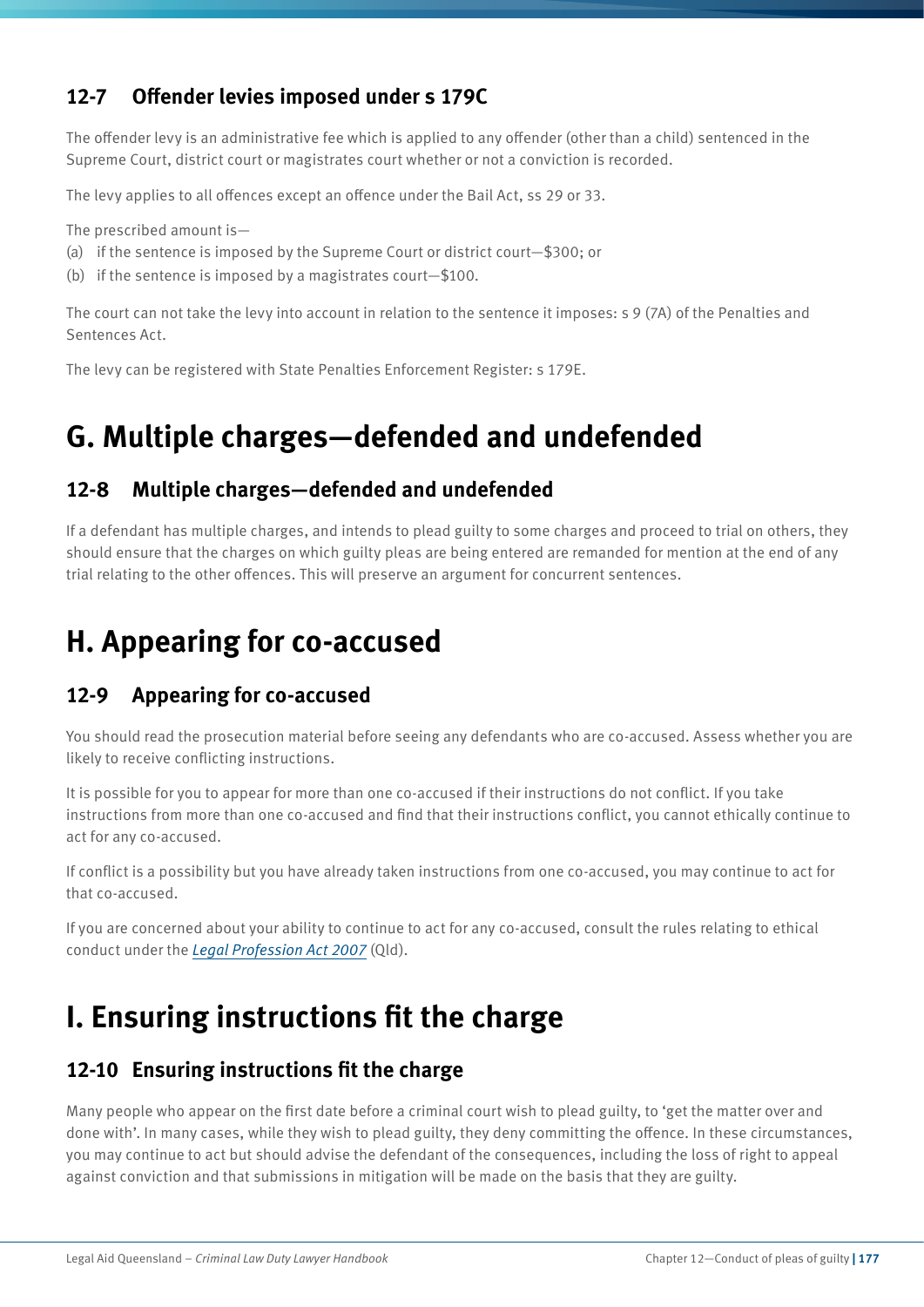You should receive written instructions from the defendant before proceeding. These should include the advice that you have given and confirmation that the defendant is pleading guilty to the facts as alleged by the prosecution.

If a defendant disputes certain factual issues or you believe that a lesser charge should be substituted based on what the defendant has advised, you should engage in a case conference with the prosecution to resolve those issues. Note: If you agree on a charge substitution, an adjournment is likely.

#### **12-11 Changing plea from not guilty to guilty**

Sometimes a defendant who has previously denied the charges will change their instructions from not guilty to guilty. You are not required to withdraw or refuse to act further for the defendant in this case. However, to be prudent, you should obtain written authorisation, signed by the defendant, for you to enter the guilty plea. Preferably, you should allow the defendant to enter their own plea before the court. You may then continue to act by making appropriate submissions on the evidence as may be relevant to the question of penalty.

### **J. Previous convictions**

#### **12-12 Previous convictions**

A defendant's criminal history will usually be disclosed among the prosecution material. You must take instructions about the accuracy of the history disclosed.

If they are not admitted, the prosecution must then prove the convictions. This could result in the prosecution applying for adjournment.

### **K. No duty to disclose previous convictions**

#### **12-13 No duty to disclose previous convictions**

Previously, if a defendant told a duty lawyer about convictions that were not alleged by the prosecutor, neither defendant nor duty lawyer was obligated to tell the court about these additional convictions.

However, the Australian Solicitors Conduct Rules state: 'A solicitor must not take unfair advantage of the obvious error of another solicitor or other person, if to do so would obtain for a client a benefit which has no supportable foundation in law or fact'.

You must be careful that you do not fall short of this rule if the prosecution does not allege a criminal history where one exists if the failure amounts to an *obvious error* by the prosecution. An example would where the officer appearing for the prosecution does not locate a history hidden on a file.

Note: Contrast this situation to where there the parties have an agreement not to admit evidence of criminal history.

### **L. When adjournment may be advisable**

#### **12-14 When adjournment may be advisable**

In certain circumstances, even though the defendant is entering a guilty plea of guilty, you should still seek to adjourn the matter to when the court has more time to hear the matter. You should advise the court if a plea will be lengthy or complicated so the magistrate can decide whether to adjourn the matter to another court.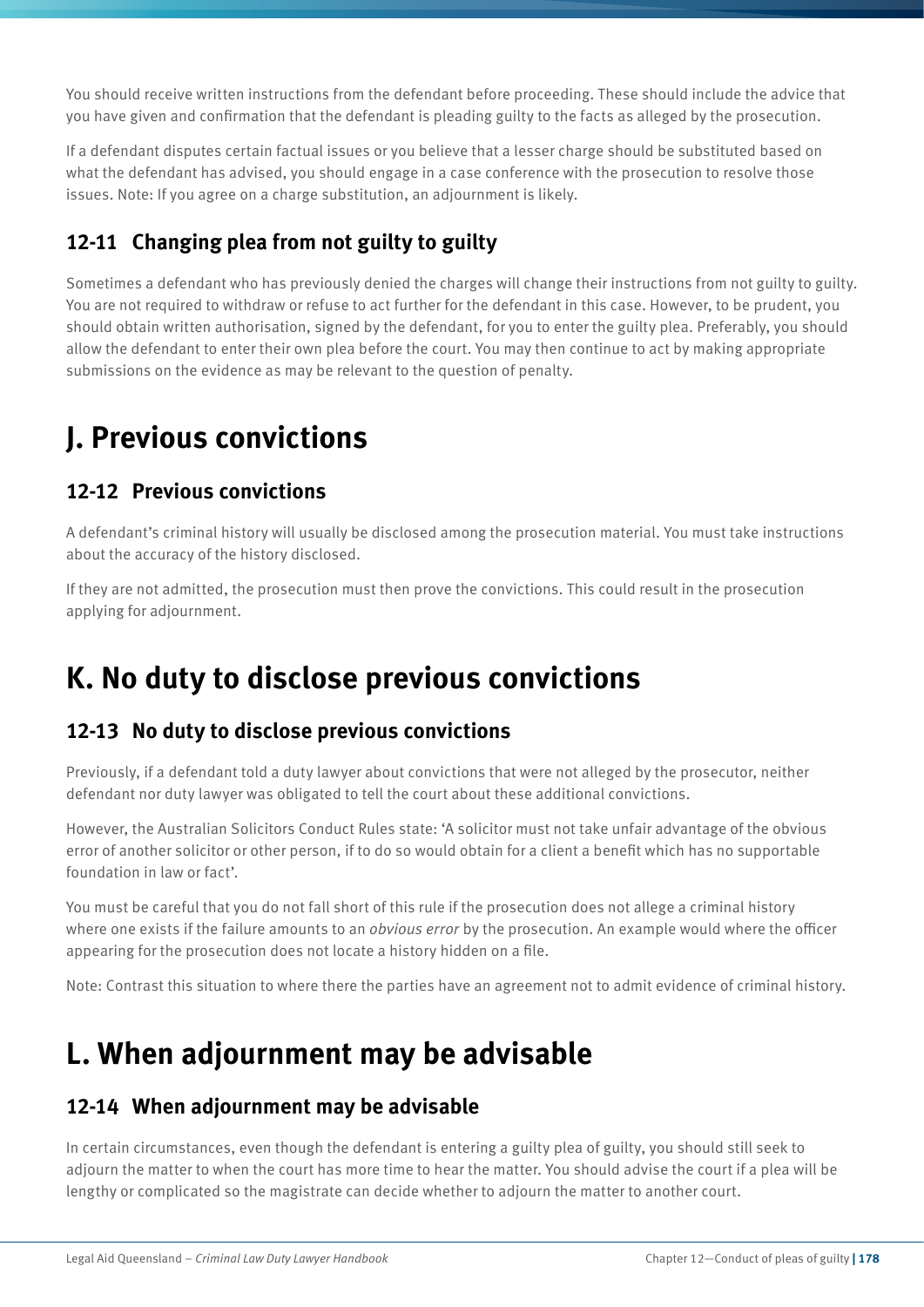In Brisbane Courts 1 and 3, if a matter is estimated to take 20 minutes or more, it is adjourned to Court 20.

In Brisbane, care should be taken when adjourning matters to courts where no duty lawyer appears. If the magistrate refuses to deal with the matter and adjourns it for a lengthy plea in a court not serviced by a duty lawyer, advise the defendant to obtain legal representation or apply for legal aid to ensure they continue to be represented.

### **M. Explaining effect of conviction**

#### **12-15 Explaining effect of conviction**

If a defendant with no previous criminal convictions informs you that they wish to plead guilty to an offence, explain to them that this course of action may, by the end of the proceedings, result in a criminal conviction against their name. This conviction could affect future employment prospects or restrict travel to certain countries. The defendant must understand the consequences of a conviction recording.

#### **12-16 Effects of conviction on applicants and employees**

If a defendant is employed and at risk of having a conviction recorded, advise them that this could occur and that they could seek an adjournment to obtain further advice from an employee group, union or employer about the consequences of a conviction recording. It is not possible to set out any rule relating to all employers.

### **N. Explaining options for court on sentencing**

#### **12-17 Explaining options for court on sentencing**

If a defendant is pleading guilty, you should explain the options that are open to the court on sentence. An experienced solicitor can usually assess reasonably accurately the type of sentence to be expected but the defendant should be fully aware of what could happen.

If an imprisonment term is highly likely, advise the defendant accordingly. If a submission is to be put to the court or a particular type of sentence, obtain full instructions beforehand, particularly where the consent of the defendant is required, e.g. probation or community service.

Similarly, explain to the defendant that, if a fine is imposed, they can apply for a fine option order or the fine may be referred to the State Penalty Enforcement Registry for collection.

#### **12-18 Restitution**

In any offence where damage has been occasioned, you should ask the prosecutor for details of the restitution sought before court, and obtain the defendant's detailed instructions about the amount of restitution sought and their capacity to pay. The magistrate may impose a default provision, resulting in the defendant being jailed if they cannot pay the restitution within the time allowed. The court can refer the collection of restitution to the State Penalty Enforcement Registry. A fine option order is not available on orders to pay restitution, and default imprisonment periods for non-payment of restitution are cumulative with any other sentence, unless the court orders otherwise.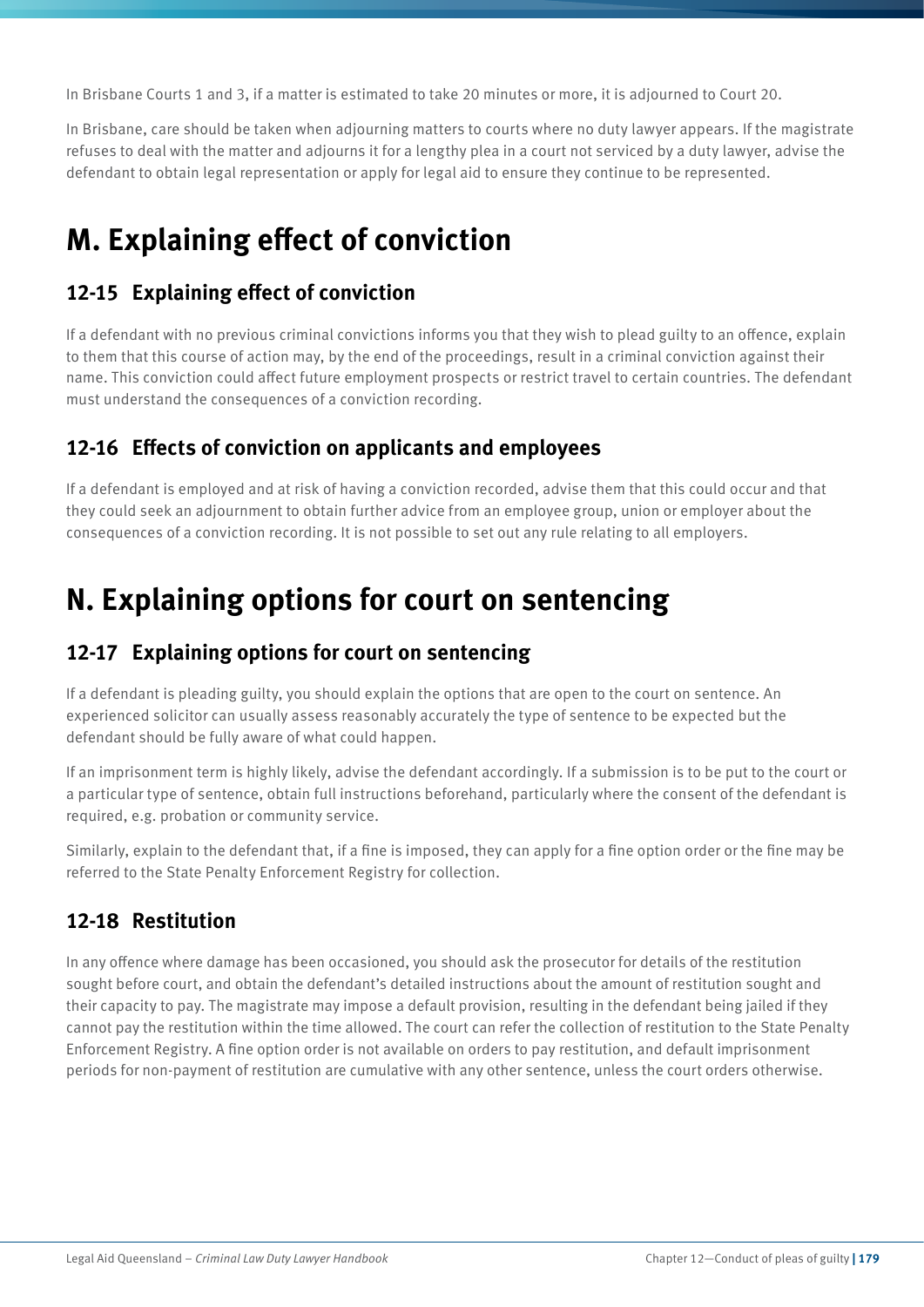### **O. Obtaining full instructions**

#### **12-19 Obtaining full instructions**

Although, as a duty lawyer, you are faced with time constraints, you must obtain instructions that are as detailed as possible in the circumstances. Always obtain instructions about the defendant's age, background, antecedents, employment history and prospects. Also, always obtain instructions about the commission of the offence and look carefully for any mitigating factors.

### **P. Facts on sentence**

#### **12-20 Facts on sentence**

Under s 132C of the *[Evidence Act 1977](http://www.legislation.qld.gov.au/legisltn/current/e/evidcea77.pdf)* (Qld), the court may act upon an allegation of fact that is admitted or not challenged. However, if a particular allegation of fact is not admitted or is challenged, the court may act upon the allegation of fact if satisfied that the allegation is true.

This applies to any sentencing proceeding, and applies equally to allegations of fact raised by both the prosecution and defence.

If an allegation of fact that is contested is advanced in favour of a defendant, the court may need to adjourn to call evidence supporting the allegation of fact.

### **Q. Penalties and Sentences Act sentencing guidelines**

#### **12-21 Penalties and Sentences Act sentencing guidelines**

You should be familiar with the sentencing guidelines in s 9 of the Penalties and Sentences Act (see Chapter 15).

### **R. Being as concise as possible**

#### **12-22 Being as concise as possible**

When making a submission in the magistrates court, you should always be as concise as possible. Magistrates invariably have many matters to deal with and are conscious of the limited time they have to hear matters. Make your points quickly and precisely. A repetitious duty lawyer may do a defendant a disservice.

### **S. Suggesting available options**

#### **12-23 Suggesting available options**

As duty lawyer, you should venture a submission on penalty. For example, the defendant may, through age and antecedents, be a candidate for probation. In these circumstances, you should suggest probation to the court as a possible sentencing option.

Note: Section 9(2)(a)(i) of the Penalties and Sentences Act states that imprisonment should be imposed only as a last resort.